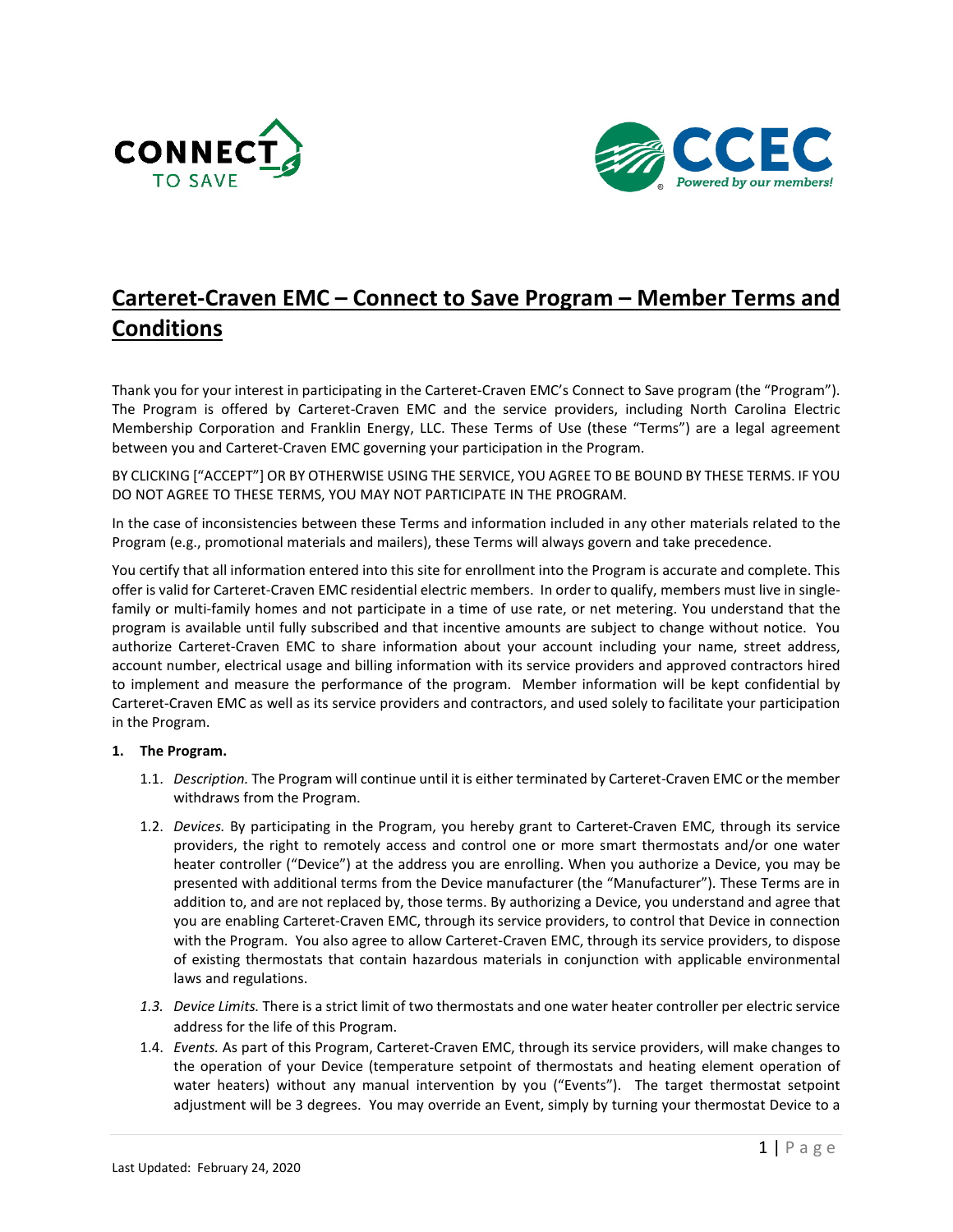different temperature or using the other methods enabled by the Device Manufacturer. Frequent overriding an event may result in the reduction or elimination of the incentives as described in section 3 of these Terms. Events will be no longer than 4 hours, and Carteret-Craven EMC will call no more than 48 thermostat events per year with a minimum of 1 event per month. Events will be limited to no more than 3 consecutive days.

- 1.5. *Program Commitment Period.* You agree to participate in the Program for a minimum of three years.
- 1.6. *Changes.* Carteret-Craven EMC reserves the right, in its sole discretion, to modify or to discontinue the Program at any time.
- **2. Eligibility. This program is available to** Carteret-Craven EMC **residential electric members only.** In order to register for the Program, you agree to provide to Carteret-Craven EMC information to verify your eligibility for the Program. You agree that the information that you provide to Carteret-Craven EMC in connection with the Program ("User Data") will be true, accurate, current, and complete. You further acknowledge that you have WIFI and agree to maintain adequate WIFI to enable operation of the Device(s) while participating in the Program. Additional eligibility requirements are listed at www.connecttosavenc.com.
- **3. Incentives.** In connection with the Program, Carteret-Craven EMC may offer certain rebates, offers, or other incentives ("Incentives"). Carteret-Craven EMC reserves the right to determine qualification for Incentives in its sole discretion. Failure to participate in the Program for its entire duration or overriding automatic Device control on a regular basis may disqualify you from Incentives. In particular, Carteret-Craven EMC reserves the right to discontinue Incentives if your Device fails to participate in 6 or more Events in any 12-month period.
- 4. **Your Information.** By submitting User Data and any other data, materials, or information in connection with the Program, you are granting Carteret-Craven EMC, and its service providers, permission to use such information for the purpose of providing the Program. In addition, you hereby authorize Carteret-Craven EMC, through its service providers, to access your information including meter data maintained by Carteret-Craven EMC and/or the Device Manufacturer solely in order for Carteret-Craven EMC to provide the Program. You understand and agree that by authorizing Carteret-Craven EMC, through its service providers, to control your Device in connection with the Program, Carteret-Craven EMC, and its service providers, may receive access to data from your Device directly, including data collected from its sensors. For more information on the particular data that Carteret-Craven EMC, and its service providers, will receive access to, please contact Carteret-Craven EMC via email to service@connecttosavenc.com.
- 5. **Personal Non-Commercial Use.** The Program is offered for your own personal non-commercial use. Any commercial participation in the Program is expressly prohibited.
- 6. **Costs.** Carteret-Craven EMC is not responsible for costs associated with providing the systems necessary to participate in the Program, such as Internet access.
- 7. **No Warranty; Disclaimer.** YOUR PARTICIPATION IN THE PROGRAM IS AT YOUR SOLE DISCRETION AND RISK. THE PROGRAM IS OFFERED "AS IS" AND "AS AVAILABLE" WITHOUT WARRANTIES OF ANY KIND. Carteret-Craven EMC, AND ITS SERVICE PROVIDERS, EXPRESSLY DISCLAIM ALL WARRANTIES OF ANY KIND RELATING TO THE PROGRAM, WHETHER EXPRESS, IMPLIED OR STATUTORY (INCLUDING, WITHOUT LIMITATION, ANY IMPLIED WARRANTIES FOR CONDITIONS OF MERCHANTABILITY, FITNESS FOR A PARTICULAR PURPOSE, TITLE, NON-INFRINGEMENT OR NON-MISAPPROPRIATION OR INTELLECTUAL PROPERTY RIGHTS OF A THIRD PARTY) AND ANY WARRANTIES OR CONDITIONS ARISING UNDER ANY OTHER LEGAL REQUIREMENT. Carteret-Craven EMC, AND ITS PARTNERS, MAKE NO WARRANTIES THAT THE OPERATION OF THE PROGRAM WILL BE UNINTERRUPTED OR ERROR-FREE.
- 8. **Indemnification.** You agree to indemnify, and hold Carteret-Craven EMC's, and its service providers', officers, directors, employees and agents, harmless from and against any claims, liabilities, damages, losses, and expenses, including without limitation reasonable attorney's fees and costs, arising out of or in any way connected with your participation in the Program.
- 9. **Limitation of Liability.**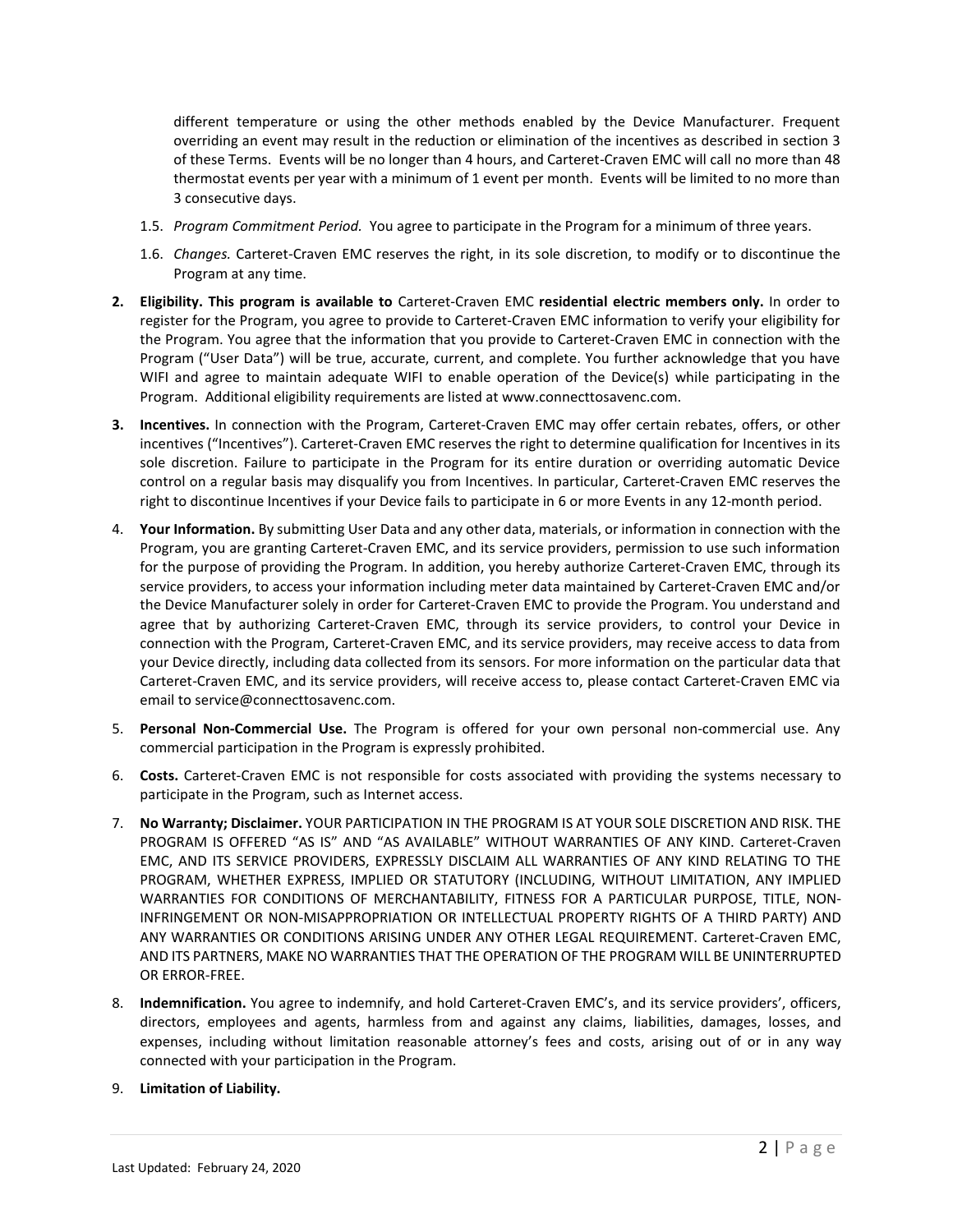- 9.1. *Limitation of Liability*. YOU AGREE THAT, TO THE FULLEST EXTENT PERMITTED BY APPLICABLE LAW, UNDER NO CIRCUMSTANCES SHALL Carteret-Craven EMC, OR ITS PARTNERS, BE LIABLE FOR ANY INDIRECT, INCIDENTAL, SPECIAL OR CONSEQUENTIAL DAMAGES, ARISING IN CONNECTION WITH THE PROGRAM, EVEN IF Carteret-Craven EMC, OR ITS PARTNERS, HAVE BEEN ADVISED OF THE POSSIBILITY OF SUCH DAMAGES. IF YOU ARE DISSATISFIED WITH THE PROGRAM OR WITH ANY OF THESE TERMS, OR FEEL Carteret-Craven EMC, OR ITS PARTNERS, HAVE BREACHED THESE TERMS, YOUR SOLE AND EXCLUSIVE REMEDY IS TO DISCONTINUE PARTICIPATION IN THE PROGRAM AND RETURN THE DEVICE(S).
- 9.2. *Exclusions.* SOME JURISDICTIONS DO NOT ALLOW THE LIMITATION OR EXCLUSION OF INCIDENTAL, CONSEQUENTIAL OR OTHER TYPES OF DAMAGES, SO SOME OF THE ABOVE LIMITATIONS MAY NOT APPLY TO YOU. NOTHING IN THESE TERMS AND IN PARTICULAR WITHIN THIS "LIMITATION OF LIABILITY" CLAUSE SHALL ATTEMPT TO EXCLUDE LIABILITY THAT CANNOT BE EXCLUDED UNDER APPLICABLE LAW.

## 10. **Termination.**

- 10.1. *Termination by Carteret-Craven EMC for Non-Participation.* If your Device fails to participate in 6 or more Events in any 12-month period, then Carteret-Craven EMC may terminate your participation in the Program for non-participation by providing you with written notice of such termination, which may be via email. If Carteret-Craven EMC terminates your participation in the Program prior to fulfilling the Program Commitment Period, you agree to pay Carteret-Craven EMC an Early Termination Fee, per Device, in the amount of \$350 minus \$10 for each full month of your Program Commitment Period that you complete. This fee may be collected by charging your credit card on file if permitted under the laws of your jurisdiction or by invoice. The Early Termination Fee is not a penalty, but rather a charge to compensate Carteret-Craven EMC for equipment purchased and installed to enable your participation in the Program.
- 10.2. *Your Termination.* You may terminate your participation after satisfactorily completing the Program Commitment Period for any reason by sending an email to [service@connecttosavenc.com](mailto:service@ncsmartsavings.com) or by calling 844-577-SAVE (844-577-7283). If you terminate your participation in the Program prior to fulfilling the Program Commitment Period, you agree to pay Carteret-Craven EMC an Early Termination Fee, per Device, in the amount of \$350 minus \$10 for each full month of your Program Commitment Period that you complete. This fee may be collected by charging your credit card on file if permitted under the laws of your jurisdiction or by invoice. The Early Termination Fee is not a penalty, but rather a charge to compensate Carteret-Craven EMC for equipment purchased and installed to enable your participation in the Program. AFTER YOUR PROGRAM COMMITMENT PERIOD IS FULLFILLED, THIS AGREEMENT SHALL AUTOMATICALLY RENEW ON A MONTH-TO-MONTH BASIS UNTIL EITHER PARTY GIVES NOTICE TO TERMINATE.
- 10.3. *Rights at Termination.* Upon termination, all rights granted to you by these Terms will immediately cease.
- 10.4. *Survival.* Any suspension, termination or cancellation of the Program will not affect your obligations under these Terms which are intended to survive such suspension, termination, or cancellation.

## 11. **General.**

11.1. *Applicable Law and Dispute Resolution.* These Terms shall be governed by the laws of the State of North Carolina, without giving effect to any conflict of laws or principles that may require the application of the law of another jurisdiction. If you have any issues regarding these Terms, please contact us by e-mail at service@connecttosavenc.com. We will do our best to address your concerns. If you feel that your complaint has been addressed incompletely, we invite you to let us know for further investigation. If you and Carteret-Craven EMC are unable to reach a resolution to the dispute, any controversy or claim arising out of or relating to this contract, or the breach thereof, shall be settled by arbitration administered by the American Arbitration Association in accordance with its Commercial Arbitration Rules, and judgment on the award rendered by the arbitrator(s) may be entered in any court having jurisdiction thereof. The place of arbitration shall be Raleigh, North Carolina. The arbitration shall be governed by the laws of the State of North Carolina. The arbitrators will have no authority to award punitive or other damages not measured by the prevailing party's actual damages, except as may be required by statute. The arbitrator(s) shall not award consequential damages in any arbitration initiated under this section. Any election to arbitrate by one party will be final and binding on the other. YOU ACKNOWLEDGE AND AGREE THAT YOU